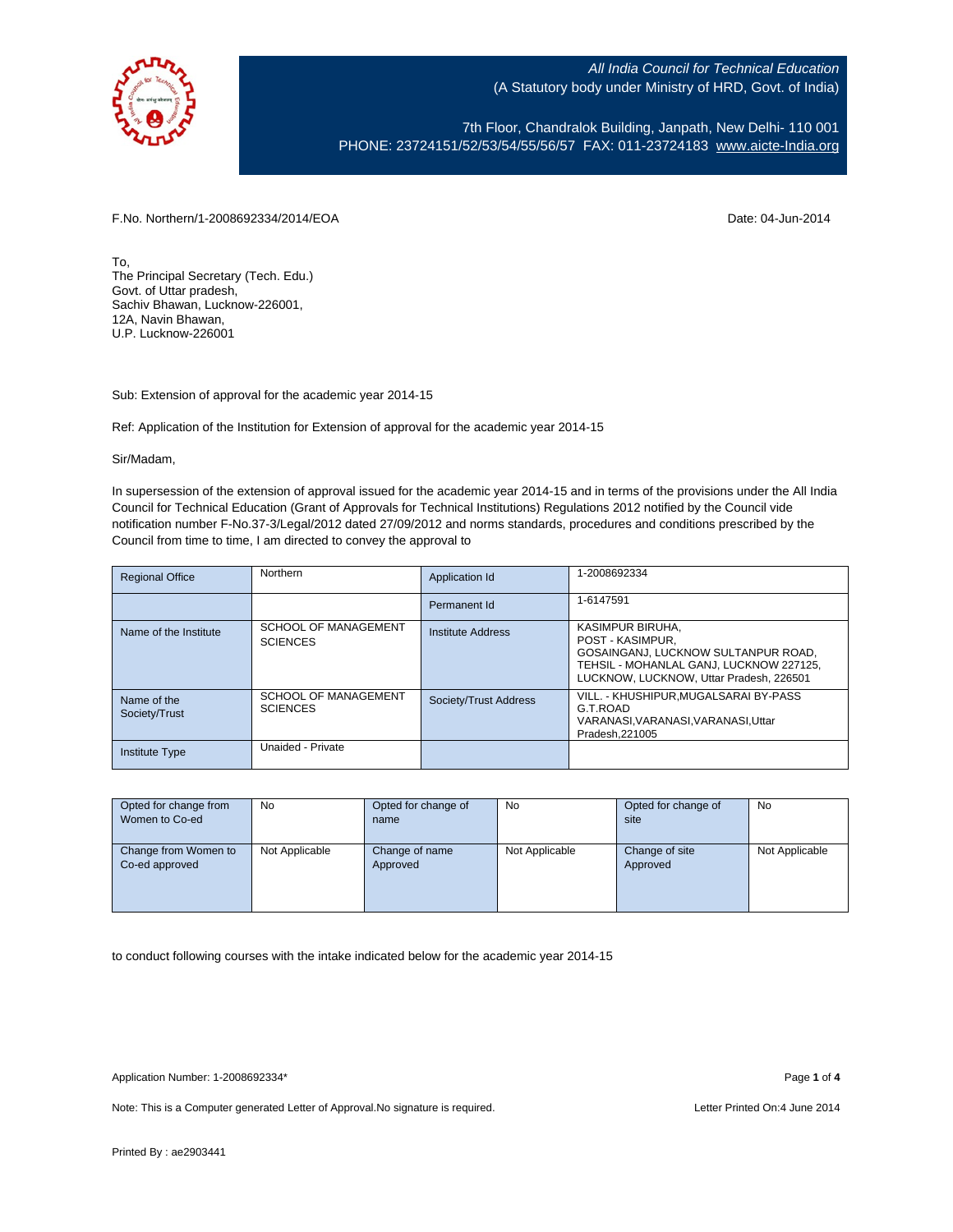

7th Floor, Chandralok Building, Janpath, New Delhi- 110 001 PHONE: 23724151/52/53/54/55/56/57 FAX: 011-23724183 [www.aicte-India.org](http://www.aicte-india.org/)

| Application Id: 1-2008692334                          |              | Course                                               |                                                                   | <b>Affiliating Body</b>    |                                                             |                |                              |                     |                     |                                          |
|-------------------------------------------------------|--------------|------------------------------------------------------|-------------------------------------------------------------------|----------------------------|-------------------------------------------------------------|----------------|------------------------------|---------------------|---------------------|------------------------------------------|
|                                                       |              |                                                      |                                                                   |                            |                                                             |                |                              |                     |                     |                                          |
| Program                                               | Shift        | Level                                                |                                                                   | Full/Part Time             |                                                             | Intake 2013-14 | Intake Approved for<br>14-15 | NRI Approval status | PIO Approval status | Foreign Collaboration<br>Approval status |
| <b>ENGINEERING</b><br><b>AND</b><br><b>TECHNOLOGY</b> | 1st<br>Shift | <b>UNDER</b><br><b>GRADUA</b><br><b>TE</b>           | <b>CIVIL</b><br><b>ENGINEERING</b>                                | <b>FULL</b><br><b>TIME</b> | <b>Uttar Pradesh</b><br>Technical<br>University,<br>Lucknow | 120            | 120                          | No                  | No                  | N                                        |
| <b>ENGINEERING</b><br>AND<br><b>TECHNOLOGY</b>        | 1st<br>Shift | <b>UNDER</b><br><b>GRADUA</b><br>TE                  | <b>COMPUTER</b><br><b>SCIENCE AND</b><br><b>ENGINEERING</b>       | <b>FULL</b><br><b>TIME</b> | <b>Uttar Pradesh</b><br>Technical<br>University,<br>Lucknow | 60             | 60                           | No                  | No                  | N                                        |
| <b>ENGINEERING</b><br>AND<br><b>TECHNOLOGY</b>        | 1st<br>Shift | <b>UNDER</b><br><b>GRADUA</b><br>TE                  | <b>ELECTRICAL AND</b><br><b>ELECTRONICS</b><br><b>ENGINEERING</b> | <b>FULL</b><br><b>TIME</b> | <b>Uttar Pradesh</b><br>Technical<br>University,<br>Lucknow | 60             | 60                           | No                  | <b>No</b>           | N                                        |
| <b>ENGINEERING</b><br>AND<br><b>TECHNOLOGY</b>        | 1st<br>Shift | <b>UNDER</b><br><b>GRADUA</b><br>TE                  | <b>ELECTRONICS &amp;</b><br><b>COMMUNICATION</b><br><b>ENGG</b>   | <b>FULL</b><br><b>TIME</b> | <b>Uttar Pradesh</b><br>Technical<br>University,<br>Lucknow | 60             | 60                           | No                  | No                  | N                                        |
| <b>ENGINEERING</b><br><b>AND</b><br><b>TECHNOLOGY</b> | 1st<br>Shift | <b>UNDER</b><br><b>GRADUA</b><br>TE                  | <b>MECHANICAL</b><br><b>ENGINEERING</b>                           | <b>FULL</b><br><b>TIME</b> | <b>Uttar Pradesh</b><br>Technical<br>University,<br>Lucknow | 120            | 120                          | No                  | No                  | N                                        |
| <b>ENGINEERING</b><br><b>AND</b><br><b>TECHNOLOGY</b> | 2nd<br>Shift | <b>DIPLOMA</b>                                       | <b>CIVIL</b><br><b>ENGINEERING</b>                                | <b>FULL</b><br><b>TIME</b> | Board of<br>Technical<br>Education,<br>Lucknow              | 60             | 60                           | No                  | <b>No</b>           | N                                        |
| <b>ENGINEERING</b><br>AND<br><b>TECHNOLOGY</b>        | 2nd<br>Shift | <b>DIPLOMA</b>                                       | <b>MECHANICAL</b><br><b>ENGINEERING</b>                           | <b>FULL</b><br><b>TIME</b> | Board of<br>Technical<br>Education,<br>Lucknow              | 60             | 120                          | <b>No</b>           | <b>No</b>           | N                                        |
| MANAGEMEN<br>т                                        | 1st<br>Shift | <b>POST</b><br>GRADUA<br>TE                          | <b>MASTERS IN</b><br><b>BUSINESS</b><br><b>ADMINISTRATION</b>     | <b>FULL</b><br>TIME        | <b>Uttar Pradesh</b><br>Technical<br>University,<br>Lucknow | 120            | 120                          | No                  | No                  | N                                        |
| MANAGEMEN<br>т                                        | 1st<br>Shift | <b>POST</b><br><b>GRADUA</b><br>TE<br><b>DIPLOMA</b> | POST GRADUATE<br><b>DIPLOMA IN</b><br>MANAGEMENT                  | <b>FULL</b><br><b>TIME</b> | None                                                        | 60             | 60                           | No                  | No                  | N                                        |

Application Number: 1-2008692334\* Page **2** of **4**

Note: This is a Computer generated Letter of Approval. No signature is required. Letter Printed On:4 June 2014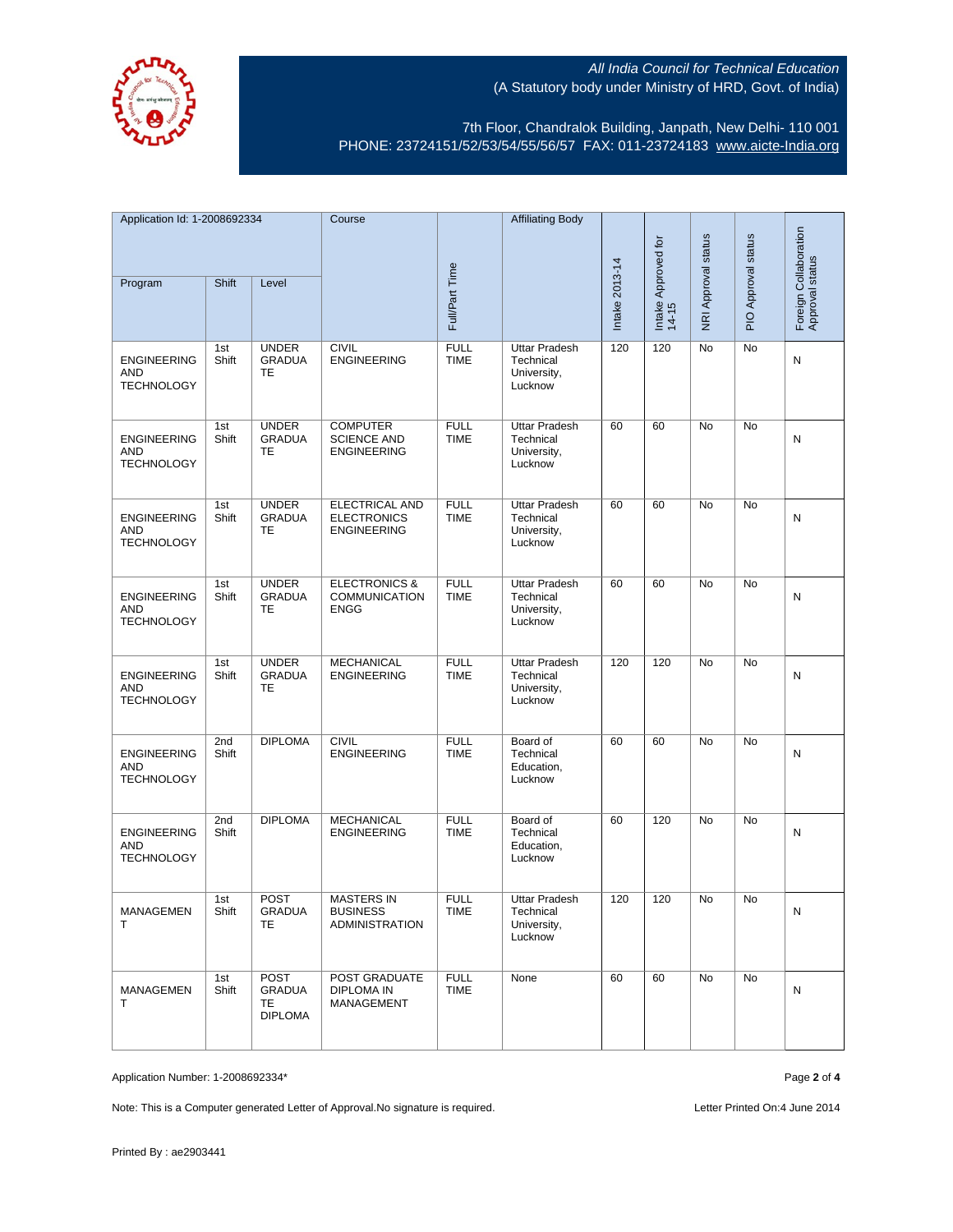

7th Floor, Chandralok Building, Janpath, New Delhi- 110 001 PHONE: 23724151/52/53/54/55/56/57 FAX: 011-23724183 [www.aicte-India.org](http://www.aicte-india.org/)

• Validity of the course details may be verified at www.aicte-india.org>departments>approvals

The above mentioned approval is subject to the condition that SCHOOL OF MANAGEMENT SCIENCES shall follow and adhere to the Regulations, guidelines and directions issued by AICTE from time to time and the undertaking / affidavit given by the institution along with the application submitted by the institution on portal and subsequently upload and update the student/ faculty/ other data on portal as per the time schedule which will be intimated by AICTE.

In case of any differences in content in this Computer generated Extension of Approval Letter, the content/information as approved by the Executive Council / General Council as available on the record of AICTE shall be final and binding.

Strict compliance of Anti-Ragging Regulation:- Approval is subject to strict compliance of provisions made in AICTE Regulation notified vide F. No. 37-3/Legal/AICTE/2009 dated July 1, 2009 for Prevention and Prohibition of Ragging in Technical Institutions. In case Institution fails to take adequate steps to Prevent Ragging or fails to act in accordance with AICTE Regulation or fails to punish perpetrators or incidents of Ragging, it will be liable to take any action as defined under clause 9(4) of the said Regulation.

**(Dr. Kuncheria P. Isaac)**

Member Secretary, AICTE

Copy to:

- **1. The Regional Officer,** All India Council for Technical Education Govt. Polytechnic Campus Adjoining Directorate of Technical Education Vikas Nagar, Kanpur-208 002, Uttar Pradesh
- **2. The Director Of Technical Education,** Uttar Pradesh
- **3. The Registrar,** Uttar Pradesh Technical University, Lucknow
- **4. The Principal / Director,** SCHOOL OF MANAGEMENT SCIENCES KASIMPUR BIRUHA, POST - KASIMPUR, GOSAINGANJ, LUCKNOW SULTANPUR ROAD, TEHSIL - MOHANLAL GANJ, LUCKNOW 227125, LUCKNOW,LUCKNOW, Uttar Pradesh,226501
- **5. The Secretary / Chairman,**

Application Number: 1-2008692334\* Page **3** of **4**

Note: This is a Computer generated Letter of Approval.No signature is required. Letter Printed On:4 June 2014